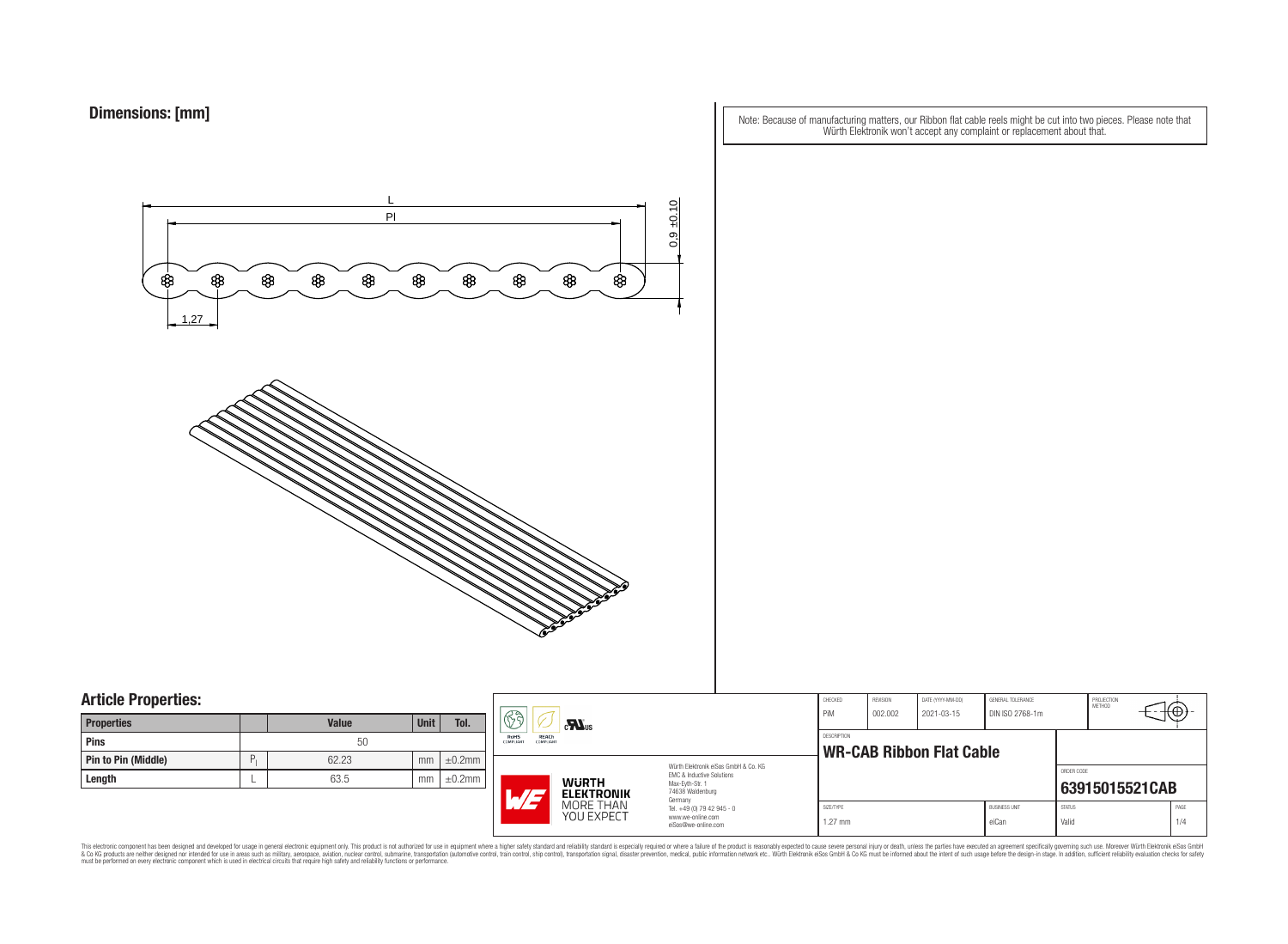## **Kind Properties:**

| <b>Properties</b> | <b>Value</b>                     | <b>Unit</b> |
|-------------------|----------------------------------|-------------|
| <b>Pitch</b>      | $\sim$<br>$\cdot$ $\sim$ $\cdot$ | mm          |

## **Material Properties:**

| <b>Insulator Material</b> | <b>PVC</b>                             |
|---------------------------|----------------------------------------|
| <b>Insulator Color</b>    | Grey with Red Marking on 1st Conductor |
| <b>Conductor Material</b> | Copper                                 |
| <b>Conductor Plating</b>  | Tin                                    |

## **General Information:**

| Operating Temperature | $-25$ up to $+105$ °C |
|-----------------------|-----------------------|
| <b>Flame Test</b>     | W-1 IEC 332-1         |
| <b>Style</b>          | <b>UL 2651</b>        |

## **Electrical Properties:**

| <b>Properties</b>            |                           | <b>Test conditions</b> | <b>Value</b> | <b>Unit</b>    | Tol. |
|------------------------------|---------------------------|------------------------|--------------|----------------|------|
| <b>Rated Current</b>         | ΙŖ.                       |                        |              | Α              | max. |
| <b>Rated Voltage</b>         | $\mathrm{V}_{\mathrm{R}}$ |                        | 300          | V (RMS)        |      |
| <b>Withstanding Voltage</b>  |                           | min                    | 2000         | V(AC)          | min. |
| <b>Insulation Resistance</b> | $R_{ISO}$                 | Kilometer              | 100          | M <sub>0</sub> | min. |
| <b>Signal Delay</b>          |                           | Meter                  | 4.65         | ns             |      |
| <b>Conductor Resistance</b>  | R                         | Kilometer              | 237          | Ω              | max. |
| <b>Unbalanded Capacity</b>   |                           | Meter                  | 56           | pF             |      |
| <b>Unbalanced Impedance</b>  |                           |                        | 105          | Ω              |      |
| <b>Unbalanced Inductance</b> |                           | Meter                  | 1.45         | μH             |      |

## **Wire Properties:**

| Properties                         | <b>Valut</b>   | Unit |
|------------------------------------|----------------|------|
| <b>Stranded Wire Section (AWG)</b> | 28 (AWG)<br>∠∪ |      |

# **Wire Properties:**

| <b>Properties</b>                                                   | <b>Value</b> | <b>Unit</b> |  |
|---------------------------------------------------------------------|--------------|-------------|--|
| $0.089$ (mm <sup>2</sup> )<br><b>Stranded Wire Section (Metric)</b> |              |             |  |
| <b>Number of Strands</b>                                            |              |             |  |
| <b>Diameter of single Strand</b>                                    | 0.13         | mm          |  |

## **Certification:**

| <b>RoHS Approval</b>                                                                      | Compliant [2011/65/EU&2015/863]     |  |  |
|-------------------------------------------------------------------------------------------|-------------------------------------|--|--|
| <b>REACh Approval</b>                                                                     | Conform or declared [(EC)1907/2006] |  |  |
| cULus Approval                                                                            | E328849                             |  |  |
| UR AWM 2651 VW-1 105°C 300V 28 AWG WUERTH ELEKTRONIK 298 cUR AWM I A/B 105°C 300V FT1 FT2 |                                     |  |  |

## **Packaging Properties:**

| <br>rackayıny         | Bag |
|-----------------------|-----|
| <b>Packaging Unit</b> |     |

1 piece  $= 1$  Meter of cable

|  | $\circledS$<br>$\mathbf{M}$ us<br>REACh<br>RoHS<br><b>COMPLIANT</b><br>COMPLIANT |  | CHECKED<br>PiM                                                                                                                                                                                | REVISION<br>002.002             | DATE (YYYY-MM-DD)<br>2021-03-15 | GENERAL TOLERANCE<br>DIN ISO 2768-1m |                               | PROJECTION<br>METHOD   | , <del>ι</del> ⊕' |             |
|--|----------------------------------------------------------------------------------|--|-----------------------------------------------------------------------------------------------------------------------------------------------------------------------------------------------|---------------------------------|---------------------------------|--------------------------------------|-------------------------------|------------------------|-------------------|-------------|
|  |                                                                                  |  | DESCRIPTION                                                                                                                                                                                   | <b>WR-CAB Ribbon Flat Cable</b> |                                 |                                      |                               |                        |                   |             |
|  | <b>WURTH</b><br>1.75<br><b>ELEKTRONIK</b><br>MORE THAN<br>YOU EXPECT             |  | Würth Elektronik eiSos GmbH & Co. KG<br>EMC & Inductive Solutions<br>Max-Evth-Str. 1<br>74638 Waldenburg<br>Germany<br>Tel. +49 (0) 79 42 945 - 0<br>www.we-online.com<br>eiSos@we-online.com |                                 |                                 |                                      |                               | ORDER CODE             | 63915015521CAB    |             |
|  |                                                                                  |  |                                                                                                                                                                                               | SIZE/TYPE<br>$1.27$ mm          |                                 |                                      | <b>BUSINESS UNIT</b><br>eiCan | <b>STATUS</b><br>Valid |                   | PAGE<br>2/4 |

This electronic component has been designed and developed for usage in general electronic equipment only. This product is not authorized for subserved requipment where a higher selection equipment where a higher selection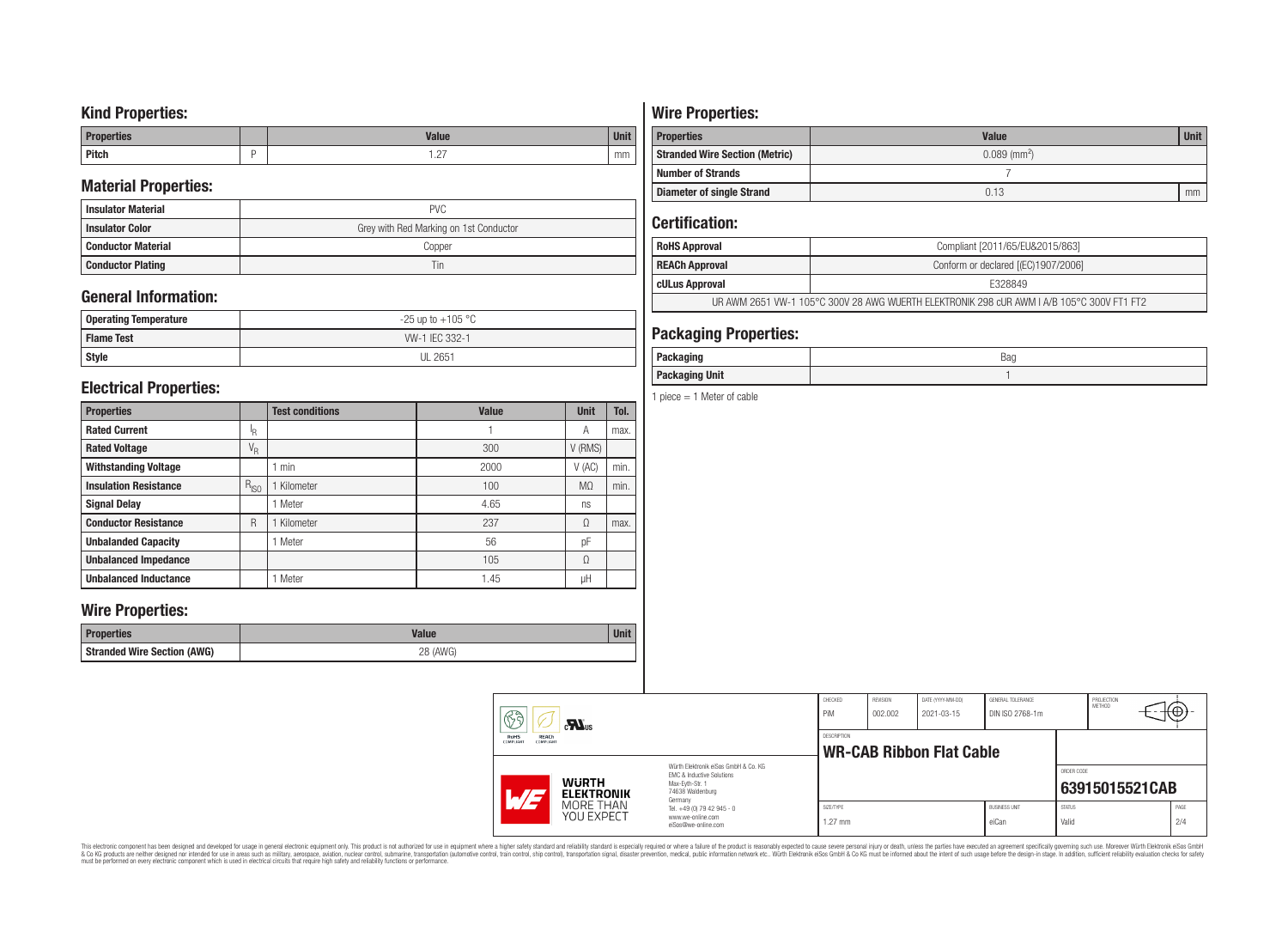## **Cautions and Warnings:**

### **The following conditions apply to all goods within the product series of the Connectors of Würth Elektronik eiSos GmbH & Co. KG:**

#### **General:**

- This mechanical component is designed and manufactured for use in general electronic equipment.
- Würth Elektronik must be asked for written approval (following the PPAP procedure) before incorporating the components into any equipment in fields such as military, aerospace, aviation, nuclear control, submarine, transportation (automotive control, train control, ship control), transportation signal, disaster prevention, medical, public information network, etc. where higher safety and reliability are especially required and/or if there is the possibility of direct damage or human injury.
- Mechanical components that will be used in safety-critical or high-reliability applications, should be pre-evaluated by the customer.
- The mechanical component is designed and manufactured to be used within the datasheet specified values. If the usage and operation conditions specified in the datasheet are not met, the component may be damaged or dissolved.
- Do not drop or impact the components, the component may be damaged.
- Prevent any damage or scratches on the component, especially on the actuator.
- Direct mechanical impact to the product shall be prevented (e.g overlapping of the PCB's).
- Würth Elektronik products are qualified according to international standards, which are listed in each product reliability report. Würth Elektronik does not warrant any customer qualified product characteristics beyond Würth Elektroniks' specifications, for its validity and sustainability over time.
- The responsibility for the applicability of the customer specific products and use in a particular customer design is always within the authority of the customer. All technical specifications for standard products do also apply to customer specific products.
- The mechanical component is designed to be used along with Würth Elektronik counterparts and tools. Würth Elektronik cannot ensure the reliability of these components while being used with other products.

#### **Product Specific:**

#### **Soldering:**

- The solder profile must comply with the technical product specifications. All other profiles will void the warranty.
- All other soldering methods are at the customers' own risk.

#### **Cleaning and Washing:**

- Washing agents used during the production to clean the customer application might damage or change the characteristics of the component, body, pins and termination. Washing agents may have a negative effect on the long-term functionality of the product.
- Using a brush during the cleaning process may deform function relevant areas. Therefore, we do not recommend using a brush during the PCB cleaning process.

#### **Potting and Coating:**

• If the product is potted in the customer application, the potting material might shrink or expand during and after hardening. Shrinking could lead to an incomplete seal, allowing contaminants into the components. Expansion could damage the components. We recommend a manual inspection after potting or coating to avoid these effects.

#### **Storage Conditions:**

- A storage of Würth Elektronik products for longer than 12 months is not recommended. Within other effects, the terminals may suffer degradation, resulting in bad solderability. Therefore, all products shall be used within the period of 12 months based on the day of shipment.
- Do not expose the components to direct sunlight.
- The storage conditions in the original packaging are defined according to DIN EN 61760-2.
- The storage conditions stated in the original packaging apply to the storage time and not to the transportation time of the components.

#### **Packaging:**

• The packaging specifications apply only to purchase orders comprising whole packaging units. If the ordered quantity exceeds or is lower than the specified packaging unit, packaging in accordance with the packaging specifications cannot be ensured.

#### **Handling:**

- Do not repeatedly operate the component with excessive force. It may damage or deform the component resulting in malfunction.
- In the case a product requires particular handling precautions, in addition to the general recommendations mentioned here before, these will appear on the product datasheet
- The temperature rise of the component must be taken into consideration. The operating temperature is comprised of ambient temperature and temperature rise of the component.The operating temperature of the component shall not exceed the maximum temperature specified.

These cautions and warnings comply with the state of the scientific and technical knowledge and are believed to be accurate and reliable. However, no responsibility is assumed for inaccuracies or incompleteness.

| 63<br>$\mathbf{M}_{\text{us}}$<br><b>RoHS</b><br><b>REACh</b><br><b>COMPLIANT</b><br>COMPLIANT |                                                                                                                                               | CHECKED<br>PiM                                        | <b>REVISION</b><br>002.002 | DATE (YYYY-MM-DD)<br>2021-03-15 | GENERAL TOLERANCE<br>DIN ISO 2768-1m |                        | PROJECTION<br><b>METHOD</b> | €⊕∶            |  |  |
|------------------------------------------------------------------------------------------------|-----------------------------------------------------------------------------------------------------------------------------------------------|-------------------------------------------------------|----------------------------|---------------------------------|--------------------------------------|------------------------|-----------------------------|----------------|--|--|
|                                                                                                |                                                                                                                                               | <b>DESCRIPTION</b><br><b>WR-CAB Ribbon Flat Cable</b> |                            |                                 |                                      |                        |                             |                |  |  |
| AT                                                                                             | Würth Flektronik eiSos GmbH & Co. KG<br>EMC & Inductive Solutions<br><b>WURTH</b><br>Max-Evth-Str. 1<br>74638 Waldenburg<br><b>ELEKTRONIK</b> |                                                       |                            |                                 |                                      |                        | ORDER CODE                  | 63915015521CAB |  |  |
| MORE THAN<br><b>YOU EXPECT</b>                                                                 | Germany<br>Tel. +49 (0) 79 42 945 - 0<br>www.we-online.com<br>eiSos@we-online.com                                                             | SIZE/TYPE<br>$1.27$ mm                                |                            |                                 | <b>BUSINESS UNIT</b><br>eiCan        | <b>STATUS</b><br>Valid |                             | PAGE<br>3/4    |  |  |

This electronic component has been designed and developed for usage in general electronic equipment only. This product is not authorized for use in equipment where a higher safety standard and reliability standard si espec & Ook product a label and the membed of the seasuch as marked and as which such a membed and the such assume that income in the seasuch and the simulation and the such assume that include to the such a membed and the such